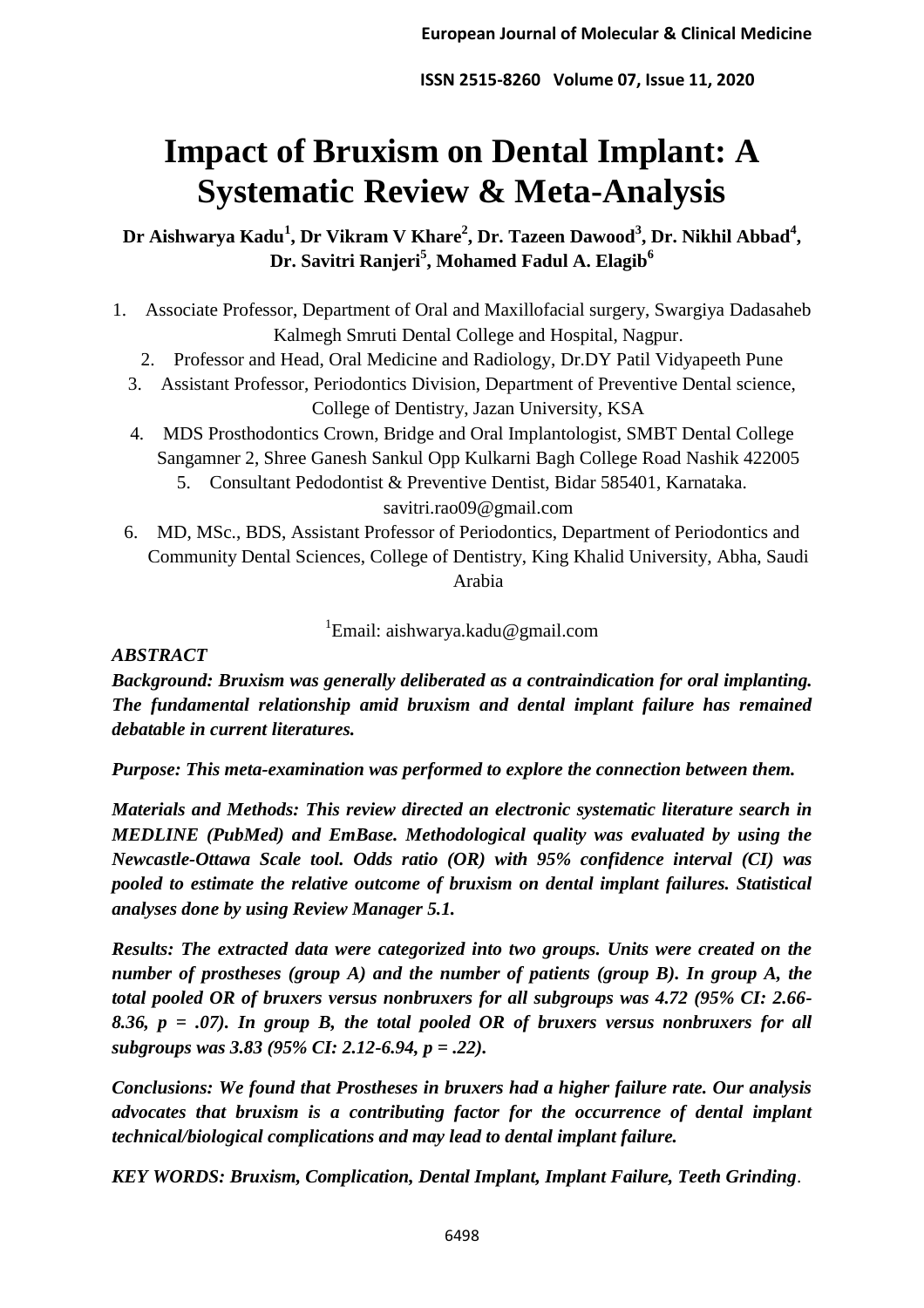## **INTRODUCTION**

Endosseous dental implant has become a promising treatment method to supplant the missing teeth in completely and partially edentulous patients as recognized by systematic reviews recently.<sup>1,2</sup> The scope of dental implantation indications is extended by constant efforts and improvements, which significantly enhanced the quality of life of patients. Notwithstanding of the extraordinary success rates, dental implant complications and even total failure are still the problems that each implantologist has to face in clinical practice. Only 66.4% of patients are totally free from any type of stated complications ensuing the restoration of the implant-supported fixed prostheses.<sup>3</sup> According to clinical studies, dental implant complications comprise biological and/or technical complications.<sup>4-8</sup> The incidence of complications is connected to various risk factors. Bruxism as one of the possible risk factors is deliberated in systematic reviews. The connecting relationship between bruxism and dental implant failure has persisted controversial.<sup>9,10</sup> Bruxism is a movement disorder of the masticatory system as repetitive jaw muscle activity, nonfunctional contact of mandibular and maxillary teeth. The most significant features of bruxism are clenching or grinding of the teeth, and bracing or thrusting of the mandible.<sup>9,11,12</sup> The definition of bruxism is varying in clinical studies, but atypical grinding and/or clenching of teeth are simply acknowledged by clinicians.<sup>13</sup> Still bruxism cannot be a risk to human life, it is always hypothetical to be an etiological factor of producing injury to the supporting structures.<sup>9,10,14-16</sup> Bruxism is usually deliberated as the contraindication of dental implantation, which is just based on the clinicians' experience.<sup>17-19</sup> Consequently, the purpose of this meta-analysis is to deliver a precise evaluation of the relationship between bruxism and dental implant failure.

## **MATERIALS AND METHODS**

Eligibility Criteria: Patients with implants, Bruxism, Dental implant failure included technical and biological complications, and the primary outcome was technical failure (fracture: porcelain/screw/ implant; loosening: screw/implant; losing of retention/implant) for at least 1 year in function, Studies had to be designed as cohort studies.

Exclusion Criteria: Duplicated, poor designed study, Search Strategy and Study Selection, MEDLINE (PubMed) and EmBase were searched. The words searched were "bruxism" "dental implant", "implant failure". Studies were selected by following steps: Initial scanning of the retrieved studies was conducted on the basis of the title and abstract.

Data Extraction: Extracted data comprised first author, year of publication, age of patients, patient numbers, classification of cohort studies, exposure factors, proportion (%) of bruxers and nonbruxers in total population, failure rate in bruxism group and nonbruxism group, correspondingly, duration of follow-up time, and statistical parameters for outcomes.

Assessment of Methodological Quality: Quality of retrieved studies was evaluated by using the Newcastle-Ottawa Scale (NOS) tool.<sup>20</sup> NOS scores of 1 to 3, 4 to 6, and 7 to 9 were judged for low, moderate, and high quality of studies, respectively.

Statistical Analysis: Review Manager 5.1 (The Nordic Cochrane Centre, Copenhagen, Denmark) was used to carry out statistical analyses. Odds ratio (OR) with 95% confidence interval(CI) was pooled to estimate the relative effect of bruxism on dental implant failures. Heterogeneity across studies was tested by Cochran's Q statistic and p value. p Value lower than 0.10 is an indicator of significant heterogeneity.<sup>21,22</sup> If the heterogeneity was high and the p value was lower than 0.10, the DerSimonian and Laird random effects was chosen for meta-analysis.<sup>23</sup> Publication bias should be investigated by use of Begg's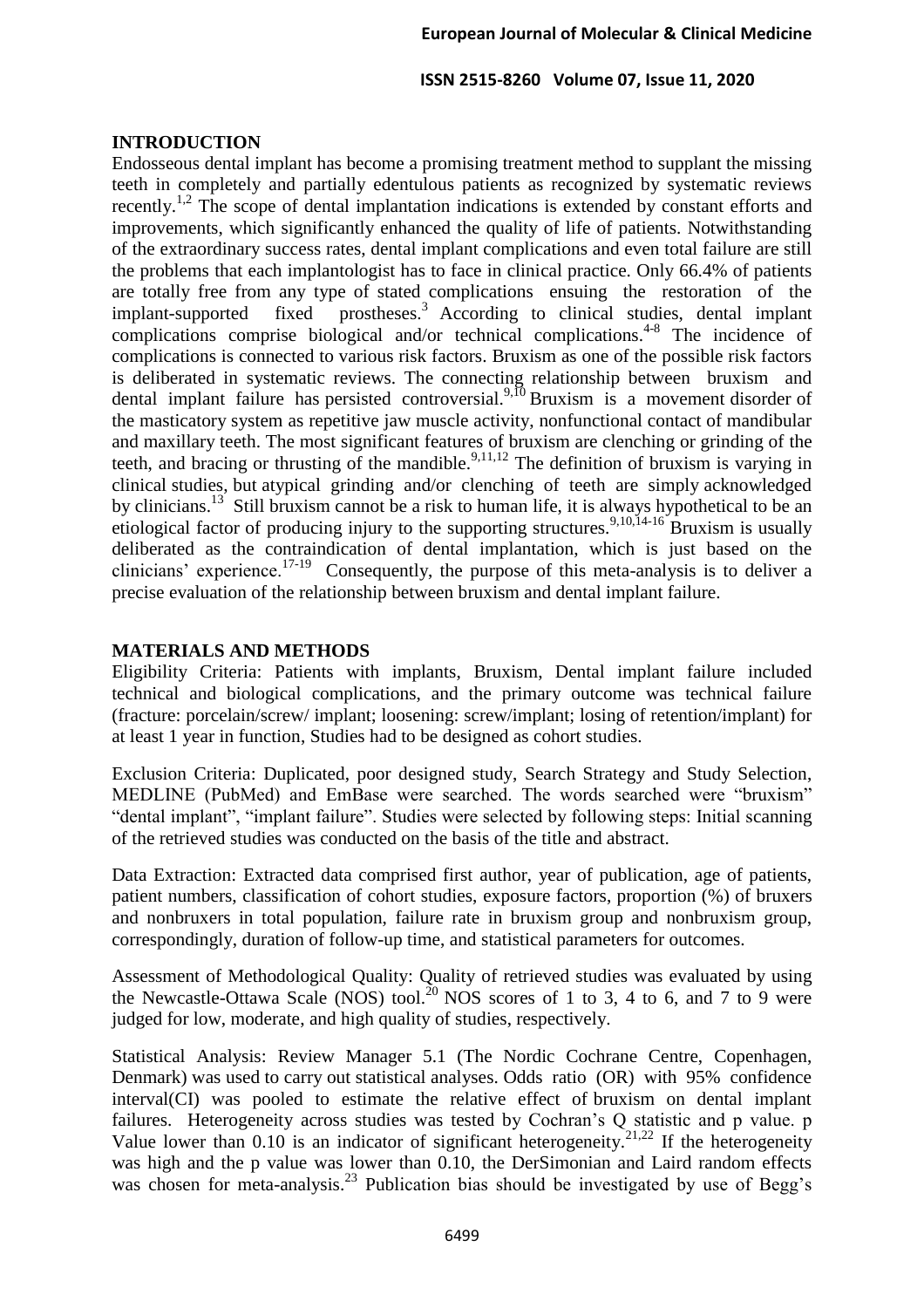funnel plots, which through constructing a funnel plot and examining its signs of asymmetry investigate whether the publication bias affected the validity of the estimates. $24-26$ Sensitivity analysis was also performed by sequentially excluding each study.

## **RESULTS**

A total of 218 citations were recognized. 103 citations were excluded as duplicated. 100 were excluded as obviously irrelevant. For the 17 studies of potential interests, seven cohort studies were included in this meta-analysis. (Figure 1) Maximum of the seven studies were published in recent. Among these seven cohort studies, the data units in two studies were based on patients,<sup>6,36</sup> 3 studies were based on the number of prostheses,  $32,34,35$  and 2 studies were based on both number of patients and number of pros-theses.<sup>7,33</sup> A total of 447 participants were included, and 82 patients had a history of bruxism habits in group B.<sup>6,7,33,36</sup> Characteristics among these studies were several, for patient number was extended from 14 to 194, and most of the mean age was older than 50 years old. The mean duration of followup time for each study extended from 1 to 10 years. In disparity to biological complications, mechanical complications were common in clinic.

Meta-Analysis: Collected data were classified into two groups based on number of prostheses (group A) or patients (group B). Data in the two groups had both shown the relationship between bruxism and dental implant failure, and subgroup analysis for each group was performed directly. Egger's regression asymmetry test could not be made in this review due to lack of sufficient number of studies. Subgroup analysis in group A (units: prostheses; **Figure 2**): Subgroup1.1.1 included two studies in which the two primary studies recorded the similar outcome: ceramic (or porcelain) chipping (or fracture). The pooled OR of bruxers versus nonbruxers was 11.08 (95% CI: 0.78–156.77,  $p = .10$ ); Subgroup1.1.2 that included one study recorded implant loss. The pooled OR of bruxers versus nonbruxers for this subgroup was 4.90 (95% CI: 1.75–13.71), while the heterogeneity was not applicable; Subgroup 1.1.3 that included two studies recorded various mechanical failure. The pooled OR of bruxers versus nonbruxers was 4.28 (95% CI: 1.12– 16.41,  $p = .02$ ). Total pooled OR of bruxers versus nonbruxers for all subgroups was 4.72 (95% CI: 2.66– 8.36,  $p = .07$ ); test for subgroup differences was I  $2 = 0\%$  and p value = .82. Statistic analysis in this group showed bruxism and dental implant failure had statistical significance and prostheses in bruxers had a higher failure rate than nonbruxers. Among all the complications, ceramic (or porcelain) chipping (or fracture) had a higher failure rate than the others. Subgroup analysis in group B (units: patients; **Figure 3**): Subgroup2.1.1 included two studies in which the two primary studies recorded the similar outcome: ceramic (or porcelain) chipping (or fracture). The pooled OR of bruxers versus nonbruxers for this subgroup was 3.17 (95% CI: 1.53–6.56,  $p = .04$ ); Subgroup1.1.2 that included one study recorded implant loss. The pooled OR of bruxers versus nonbruxers was 3.65 (95% CI: 0.32–41.89), while the heterogeneity was not applicable; Subgroup 1.1.3 that included two studies recorded various mechanical failure. The pooled OR of bruxers versus nonbruxers was  $6.48$  (95% CI: 2.13– 19.72, p = .79). Total pooled OR of bruxers versus nonbruxers for all subgroups was  $3.83$  (95% CI: 2.12–6.94, p = .22); test for subgroup differences was  $I$  2 = 0% and p value = .57. Statistic analysis in group B showed bruxism and dental implant failure had statistical significance and prostheses in bruxers had a higher failure rate than nonbruxers.

Sensitivity Analysis: Sensitivity analysis was performed by sequentially excluding each study in both groups A and B. Outcome of each sensitivity analysis was illustrated in Table 3. The total pooled OR of bruxers versus nonbruxers for all subgroups was 4.72 (95% CI: 2.66–8.36,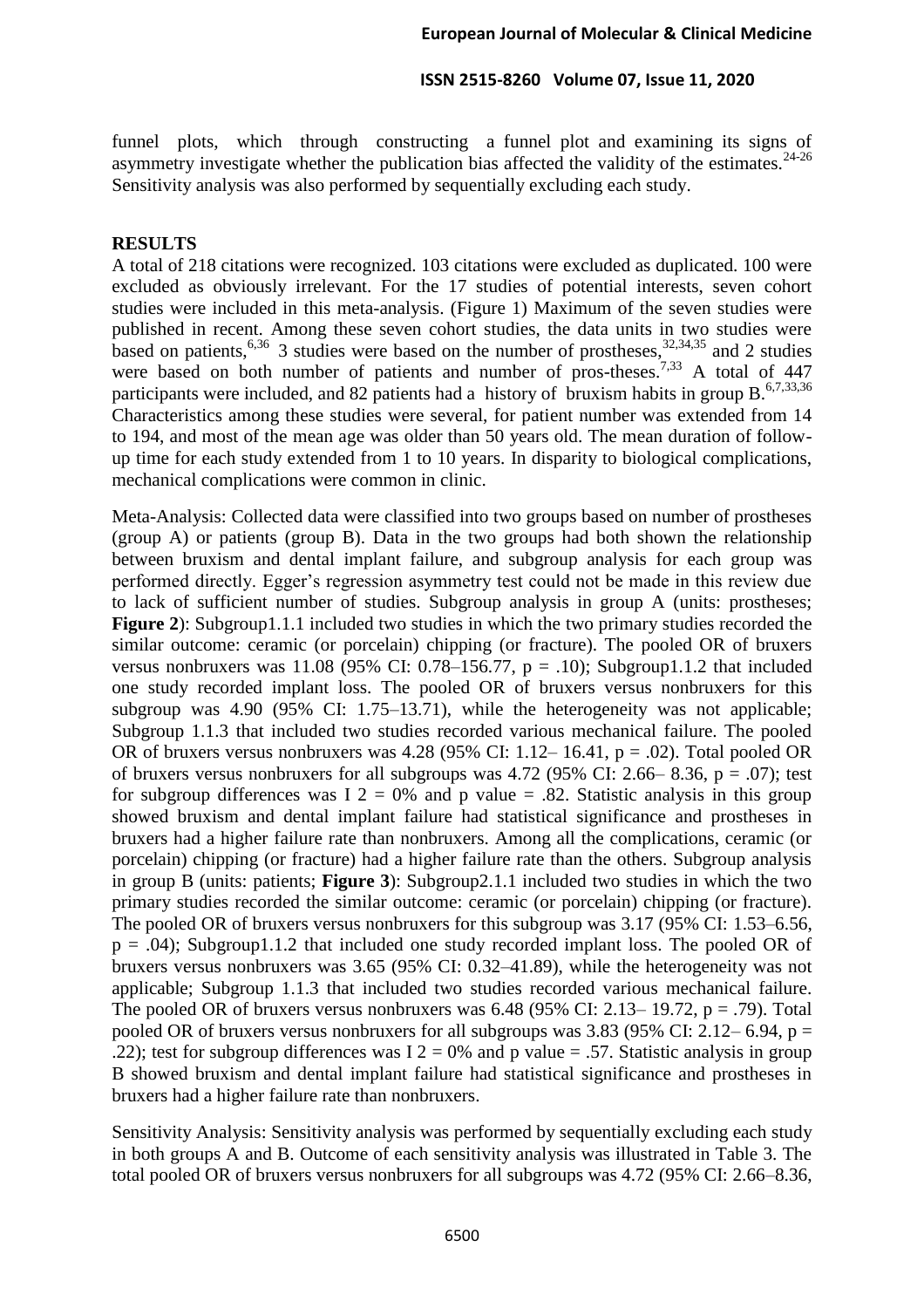$p = .07$ ) in group A and 3.83 (95% CI: 2.12–6.94,  $p = .22$ ) in group B. The result, especially for porcelain chipping or fracture, was more stable when one study was excluded.7 The total pooled OR of bruxers versus nonbruxers for all subgroups was  $3.73$  (95% CI: 2.62–5.32, p = .26) in group A and 3.24 (95% CI: 1.74–6.04,  $p = .56$ ) in group B after excluding the study Papaspyridakos and Lal 2013. The small sample size of this study may be the potential risk factor that had an influence on the quality of the study.

**Figure 1**: Flowchart of retrieved studies.



Figure 2: Forest plot of comparison: 1. the relationship between bruxism and dental implant failure; outcome: 1.1 dental implant failure in group A (analysis based on the number of prosthesis).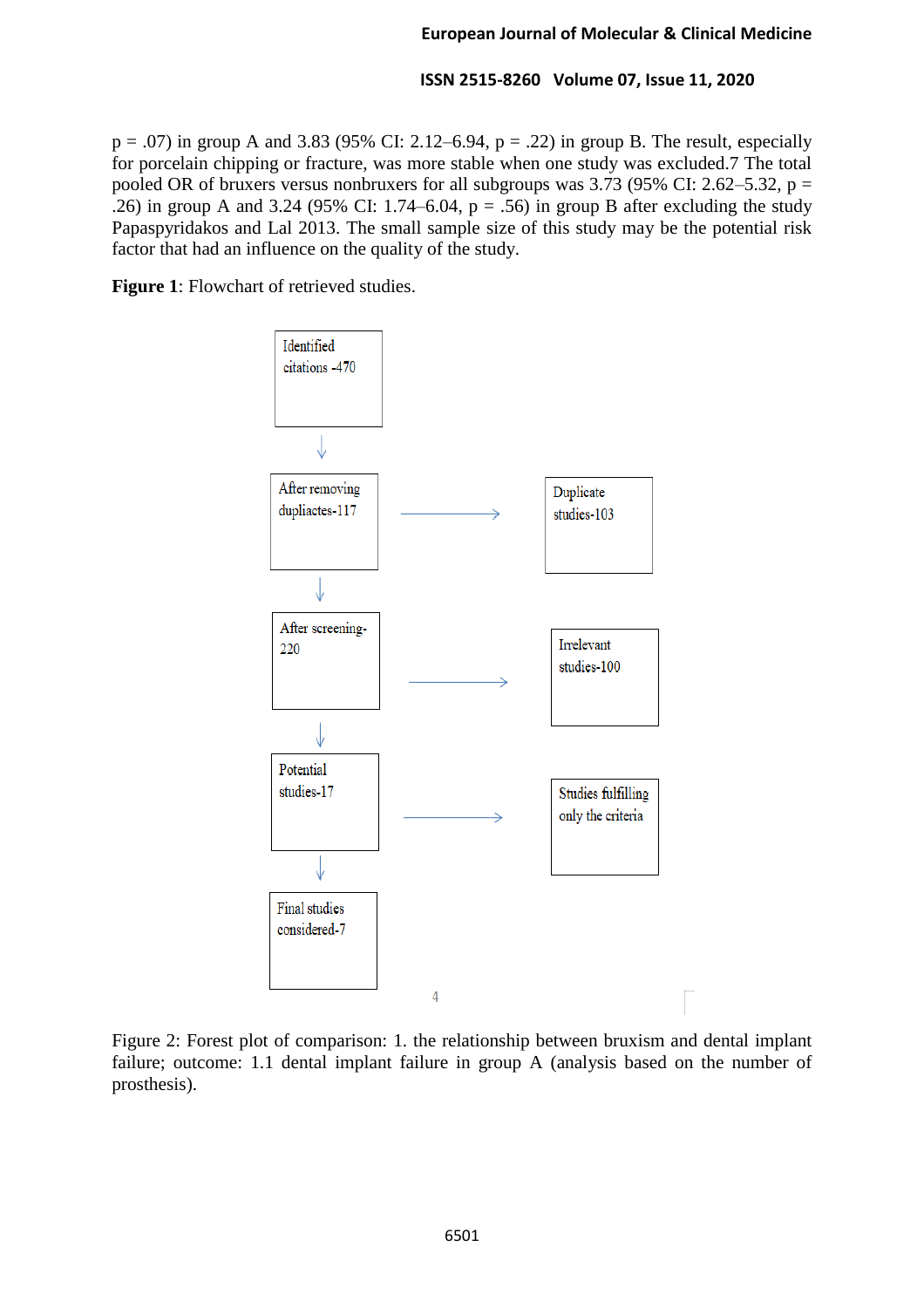|                                                                                                                        | bruxers |     | nonbruxers                 |     |             | <b>Odds Ratio</b>                | <b>Odds Ratio</b>     |     |
|------------------------------------------------------------------------------------------------------------------------|---------|-----|----------------------------|-----|-------------|----------------------------------|-----------------------|-----|
| <b>Study or Subgroup</b>                                                                                               |         |     | <b>Events Total Events</b> |     |             | Total Weight M-H, Random, 95% CI | M-H. Random, 95% CI   |     |
| 1.1.1 ceramic (or porcelain) chipping ( or fracture)                                                                   |         |     |                            |     |             |                                  |                       |     |
| Kinsel and Lin <sup>33</sup>                                                                                           | 59      | 312 | 35                         | 686 | 33.0%       | 4.34 [2.79, 6.75]                |                       |     |
| Papaspyridakos and Lal7                                                                                                | 5       | 6   | o                          | 10  | 2.7%        | 77.00 [2.67, 2222.91]            |                       |     |
| Subtotal (95% CI)                                                                                                      |         | 318 |                            | 696 | 35.7%       | 11.08 [0.78, 156.77]             |                       |     |
| <b>Total events</b>                                                                                                    | 64      |     | 35                         |     |             |                                  |                       |     |
| Heterogeneity: Tau" = 2.66; Chi" = 2.78, df = 1 (P = 0.10); i" = 64%<br>Test for overall effect: $Z = 1.78$ (P = 0.08) |         |     |                            |     |             |                                  |                       |     |
| 1.1.2 implant lost                                                                                                     |         |     |                            |     |             |                                  |                       |     |
| Glauser and colleagues <sup>35</sup>                                                                                   | 9       | 22  | 13                         | 105 | 17.7%       | 4.90 [1.75, 13.71]               |                       |     |
| Subtotal (95% CI)                                                                                                      |         | 22  |                            | 105 | 17.7%       | 4.90 [1.75, 13.71]               |                       |     |
| <b>Total events</b>                                                                                                    |         |     | 13                         |     |             |                                  |                       |     |
| Heterogeneity: Not applicable                                                                                          |         |     |                            |     |             |                                  |                       |     |
| Test for overall effect: $Z = 3.03$ (P = 0.002)                                                                        |         |     |                            |     |             |                                  |                       |     |
| 1.1.3 various mechanical failure                                                                                       |         |     |                            |     |             |                                  |                       |     |
| De Boever and colleagues <sup>34</sup>                                                                                 | 17      | 43  | 29                         | 126 | 24.4%       | 2.19 [1.04, 4.58]                |                       |     |
| Ji and colleagues <sup>32</sup>                                                                                        | 17      | 58  | 11                         | 239 | 22.1%       | 8.59 [3.75, 19.67]               |                       |     |
| Subtotal (95% CI)                                                                                                      |         | 101 |                            | 365 | 46.6%       | 4.28 [1.12, 16.41]               |                       |     |
| <b>Total events</b>                                                                                                    | 34      |     | 40                         |     |             |                                  |                       |     |
| Heterogeneity: Tau" = 0.78; Chi" = 5.87, df = 1 (P = 0.02); i" = 83%                                                   |         |     |                            |     |             |                                  |                       |     |
| Test for overall effect: $Z = 2.12$ (P = 0.03)                                                                         |         |     |                            |     |             |                                  |                       |     |
| <b>Total (95% CI)</b>                                                                                                  |         | 441 |                            |     | 1166 100.0% | 4.72 [2.66, 8.36]                |                       |     |
| <b>Total events</b>                                                                                                    | 107     |     | 88                         |     |             |                                  |                       |     |
| Heterogeneity: Tau <sup>2</sup> = 0.21; Chi <sup>2</sup> = 8.78, df = 4 (P = 0.07); P = 54%                            |         |     |                            |     |             |                                  |                       |     |
| Test for overall effect: $Z = 5.30$ (P < 0.00001)                                                                      |         |     |                            |     |             |                                  | 0.01<br>0.1<br>10     | 100 |
| Test for subgroup differences: Chi* = 0.40, df = 2 (P = 0.82), $F = 0\%$                                               |         |     |                            |     |             |                                  | nonbruxers<br>bruxers |     |

Figure 3: Forest plot of comparison: 2. the relationship between bruxism and dental implant failure; outcome: 2.1 dental implant failure in group B (analysis based on the number of patients)

| <b>Study or Subgroup</b>                                                          | bruxers        |     | nonbruxers                 |     |                     | <b>Odds Ratio</b>       | <b>Odds Ratio</b>        |
|-----------------------------------------------------------------------------------|----------------|-----|----------------------------|-----|---------------------|-------------------------|--------------------------|
|                                                                                   |                |     | <b>Events Total Events</b> |     | <b>Total Weight</b> | M-H. Fixed, 95% CI      | M-H. Fixed, 95% CI       |
| 2.1.1 ceramic (or porcelain) chipping (or fracture)                               |                |     |                            |     |                     |                         |                          |
| Kinsel and Lin <sup>33</sup>                                                      | 15             | 43  | 20                         | 109 | 75.5%               | 2.38 [1.08, 5.27]       |                          |
| Papaspyridakos and Lal7                                                           |                |     | 0                          | 10  | 0.3%                | 189.00 [3.22, 11095.09] |                          |
| Subtotal (95% CI)                                                                 |                |     |                            | 119 | 75.8%               | 3.17 [1.53, 6.56]       |                          |
| <b>Total events</b>                                                               | 19             |     | 20                         |     |                     |                         |                          |
| Heterogeneity: Chi <sup>2</sup> = 4.37, df = 1 (P = 0.04); $P = 77\%$             |                |     |                            |     |                     |                         |                          |
| Test for overall effect: $Z = 3.11$ (P = 0.002)                                   |                |     |                            |     |                     |                         |                          |
| 2.1.2 implant lost                                                                |                |     |                            |     |                     |                         |                          |
| Mangano and colleagues <sup>36</sup>                                              |                | 24  | $\overline{\mathbf{2}}$    | 170 | 4.9%                | 3.65 [0.32, 41.89]      |                          |
| Subtotal (95% CI)                                                                 |                | 24  |                            | 170 | 4.9%                | 3.65 [0.32, 41.89]      |                          |
| <b>Total events</b>                                                               |                |     | $\overline{2}$             |     |                     |                         |                          |
| Heterogeneity: Not applicable                                                     |                |     |                            |     |                     |                         |                          |
| Test for overall effect: $Z = 1.04$ (P = 0.30)                                    |                |     |                            |     |                     |                         |                          |
|                                                                                   |                |     |                            |     |                     |                         |                          |
| 2.1.3 various mechanical failure                                                  |                |     |                            |     |                     |                         |                          |
| Bragger, U. 2001                                                                  | 6              | 10  | 13                         | 75  | 12.5%               | 7.15 [1.77, 28.99]      |                          |
| Mangano and colleagues <sup>36</sup>                                              | $\overline{ }$ | 23  | 3                          | 168 | 6.8%                | 5.24 [0.83, 33.18]      |                          |
| Subtotal (95% CI)                                                                 |                | 33  |                            | 243 | 19.3%               | 6.48 [2.13, 19.72]      |                          |
| <b>Total events</b>                                                               |                |     | 16                         |     |                     |                         |                          |
| Heterogeneity: Chi <sup>2</sup> = 0.07, df = 1 (P = 0.79); $P = 0$ %              |                |     |                            |     |                     |                         |                          |
| Test for overall effect: $Z = 3.29$ (P = 0.0010)                                  |                |     |                            |     |                     |                         |                          |
| <b>Total (95% CI)</b>                                                             |                | 104 |                            |     | 532 100.0%          | 3.83 [2.12, 6.94]       |                          |
| <b>Total events</b>                                                               | 28             |     | 38                         |     |                     |                         |                          |
| Heterogeneity: ChP = 5.77, df = 4 (P = 0.22); P = 31%                             |                |     |                            |     |                     |                         |                          |
| Test for overall effect: $Z = 4.45$ (P $\leq 0.00001$ )                           |                |     |                            |     |                     |                         | 0.01<br>100<br>0.1<br>10 |
| Test for subgroup differences: Chi <sup>2</sup> = 1.11. df = 2 (P = 0.57), P = 0% |                |     |                            |     |                     |                         | nonbruxers<br>bruxers    |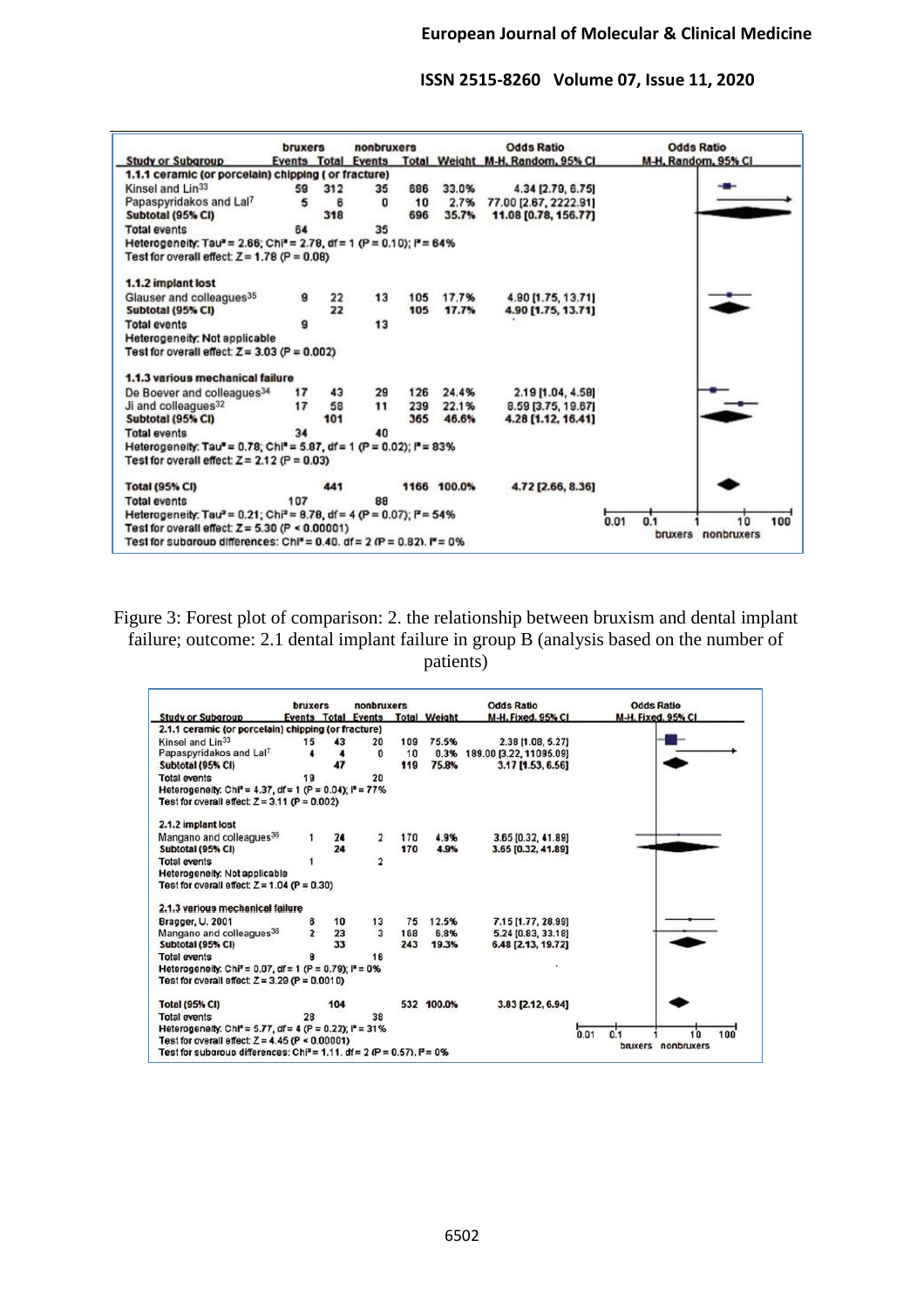#### **DISCUSSION**

Bruxism and dental implant failure have statistical significance in present meta-analysis. In contrast to nonbruxers, prostheses in bruxers have a higher failure rate. Porcelain chipping or fracture on implants reinforced crowns are common complications in bruxers. According to literature, the density and strength of bite force in bruxers was greater than in nonbruxers. It was described that the maximal bite force (MBF) value was  $105.1 \pm 34.2$  N in bruxism group, while it was  $81.3 \pm 31.0$  N in control group ( $p < .05$ ) in incisor area.<sup>37</sup> In the meantime, in the first molar region, higher MBF and lengthier period of bruxism events were witnessed.<sup>38,39</sup> Therefore, overload may occur easily in bruxers. Instead, the proprioception around dental implants and the proprioceptive feedback mechanisms to the jaw closing muscles were partial due to lack of periodontal ligament around implants.<sup>16,40</sup> Thus, overload to implants and their superstructures during mastication may be more likely to occur in bruxers. This phenomenon could cause technical difficulties, such as porcelain chipping, screw/implant loosening, screw/ implant fracture, and losing of retention/implant.<sup>6,7,32-36</sup> Furthermore is that overload may also cause of the imbalance of bone remodeling and absorption, which lastly leads to biological complications (marginal bone loss peri-implantitis).<sup>41,42</sup> Evidence from the current reviews advocated that the cause-and-effect relationship among bruxism and dental implant failure remained contentious.<sup>16,43,44</sup> Furthermore to those reviews, some clinical studies suggested that bruxism was not the main or unique reason but a causative factor for causing dental implant failure. In 2011, a study to conclude what risk factors may increase the likelihood for implant failure in speedy function by using a tilted distal four-implant approach in the maxilla. After valuation, the result showed that bruxism as well as poor bone density, contrasting natural dentition, and male patient was the risk factor in implant failure situations. Horizontal bruxers were easier to create more wear patterns on both nature dentition and implant-supported prostheses.<sup>5</sup> In a 5-year respective study, 995 implants were placed in 221 patients, identifying bruxism as a risk factor for the occurrence of mechanical complication (OR: 60.95, 95% CI, 21.40-173.54;  $p < .0001$ ).<sup>45</sup> In another tooth implant-supported zirconium ceramic restorations study, core fractures and veer chippings were higher in patients with bruxism signs.<sup>46</sup> In contrast to those individual studies, some studies recommended that bruxism had no significant effect on implant failure. In a research with short implants, 262 implants were placed in 109 patients with a mean of 53 months follow-up time, concluding that bruxism and cantilever length had no significant effect on peri-implant bone loss. What is more is that the mean bone loss was  $0.74 \pm 0.65$  mm. The difference in the complication rate (15% overall) between bruxers and nonbruxers group was not statistically significant (p = .51).<sup>29</sup> As stated before, bruxism may lead to dental implant failure by generating overload, while some other studies considered overload in dental implants and their superstructures may not be produced by bruxism. Improper design of occlusal surface or other loading increase factors may play significant role in dental implant failure.<sup> $42,43$ </sup> The same finding was seen that occlusal wear failed to have any statistical impact on vertical annual bone  $loss^{47}$ The etiology of bruxism is indistinct, but it seems to be multifactorial. Certain researchers regard peripheral local morphological disorders and the central disturbances in the area of the basal ganglia as the two main theories of affecting bruxism.<sup>12</sup> Other researchers conclude morphological, pathophysiological, and psychosocial factors may play important roles in the etiology of bruxism. About 70% of the selected papers take the pathophysiology as the possible etiological factor.<sup>9,48,49</sup> Additional promoting factors of causing bruxism may include lower age, female gender, tobacco, alcohol usage, genetics, medications, and drugs usage.<sup>43</sup> Inevitable limitations in the design and execution of some included studies propose the likelihood of bias. Firstly, cohort studies are more rational in this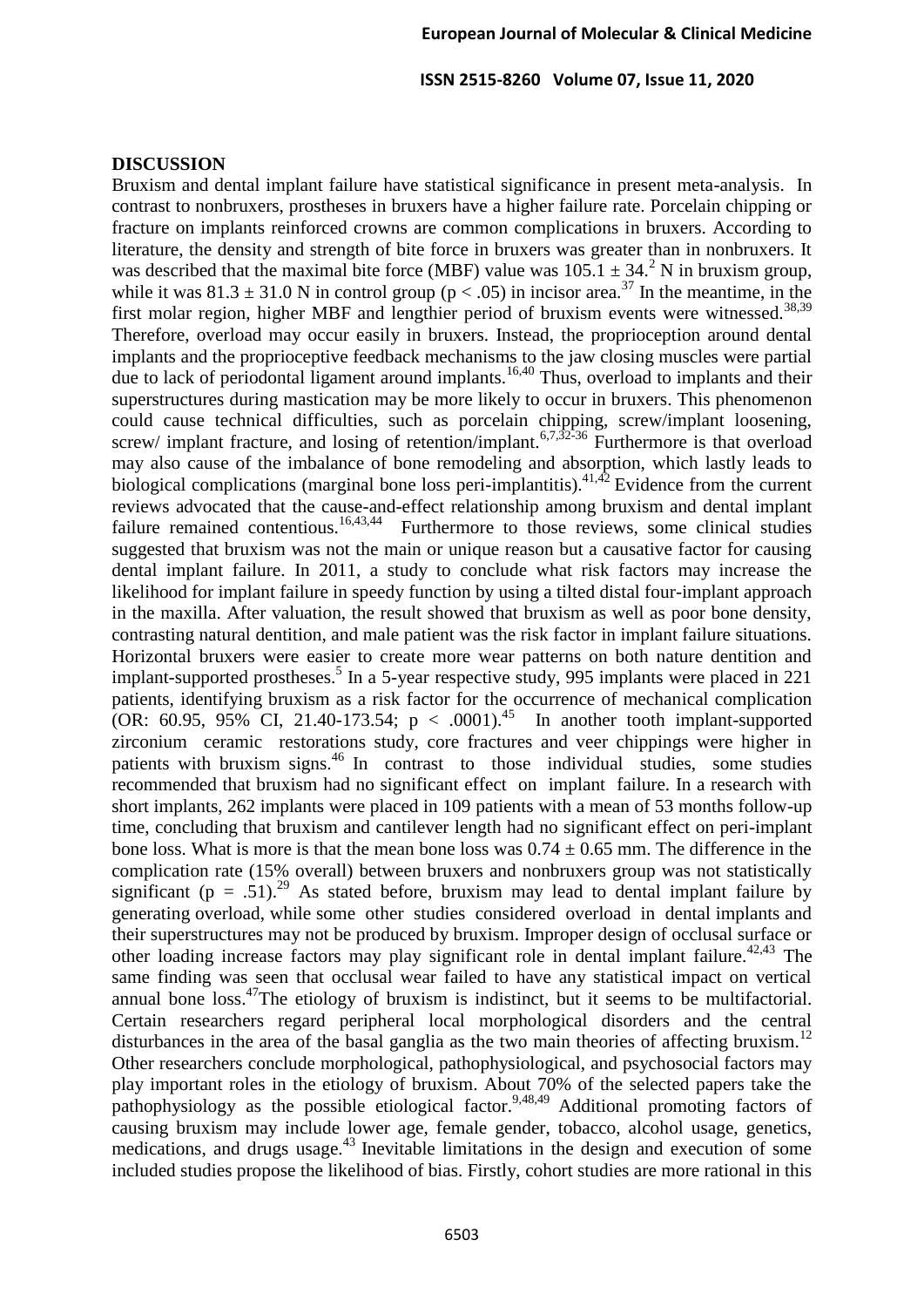review, but they are easily affected by various biases than experimental researches. In distinction to retrospective cohorts, prospective cohorts with higher quality are more objective and suggested in future study design. Secondly, various confounding factors existed in the included studies. Patient's general health conditions (diabetes, nerve mental illness) as well as local stimulation factors (e.g., occlusion, periodontitis, the temporomandibular joint disease, smoking, poor oral hygiene, postoperative infections) are different. In addition, implant types, length, diameter, embedding site, and doctors' clinical experience are also variable.<sup>27,50-52</sup> These confounding factors should be prearranged in future study design by using strict inclusion and exclusion criteria. Third, bruxism, as one of the exposure factors without a continuous definition and diagnostic criteria, which may also lead to the occurrence of bias. There is no method as gold standard to identify bruxism. However, the most widely used methods for diagnosing bruxism are patients' (his or her partner's) reporting and/or the examination of teeth wear. Researchers should use some evaluation methods to justify bruxism instead of unfinished diagnosis. Some practical clinical recommendations may be helpful in future research and clinical procedures. These commendations are just based on experts' experience. Firstly, clinicians should have a correct diagnosis of bruxism and determine the type of bruxism (wakeful bruxism or nocturnal bruxism). At the same time, the severity of bruxism should be evaluated. Secondly, clinicians should make a complete preoperative planning. Researchers recommended to place more implants in the proper position in order to reduce the overload.<sup>16,56</sup> Longer implant with larger diameter would increase the implant-bone surface area, which could also reduce the stress around the bone and implant.<sup>16,57,58</sup> Thirdly, prostheses supported by dental implants should be designed carefully during the treatment procedures. Functional cusps have occlusal contacts, and inclined plane should not touch; lateral excursion should be discouraged.<sup>59</sup> Cantilever length and prosthetic crown size should be reduced, using metal occlusal surface if possible. $58,60$ Lastly, proper maintenance is also necessary. If the patient grieved with wakeful bruxism, the clinician should tell him or her to self-monitor and control this kind of problem.<sup>59</sup> If the patient suffered with nocturnal bruxism, a night guard occlusal stabilization appliance maybe useful for reducing the occurrence of dental implant complications for nocturnal bruxers.<sup>57-59</sup> In a word, clinicians should pay more attention in bruxers when considering implant therapy. Finally, several issues should pay much attention in future study design. The collected data had been classified into two groups based on the number of prostheses (group A) or patients (group B). The study group had a good representativeness of the exposure factor when units were based on the number of patients. However, the disadvantage was that the sample size of the study may be reduced. On the other hand, units based on prostheses could enlarge the sample size of the study while risk of selection bias was increased. Patients with cluster implant failures would enlarge or reduce the result of study. When considering the influence of implant sites, most of the included studies had analyzed complications in premolar/molar regions, while complications in anterior regions were mentioned rarely.<sup>34-36</sup> Some of the included studies reported a higher failure rate in maxilla than in mandible.<sup>35</sup> Prostheses types were ranged from single crowns to complete dentures.<sup>32-34</sup> Failure rate was higher in implant-supported fixed partial dentures.  $6,33$  Without strong evidence, these controversial issues still needed further research.

## **CONCLUSION**

This meta-analysis was done to evaluate the relationship among bruxism and dental implant failure. In distinction to nonbruxers, prostheses in bruxers had a greater failure rate. It proposes that bruxism is a contributing factor of causing the incidence of dental implant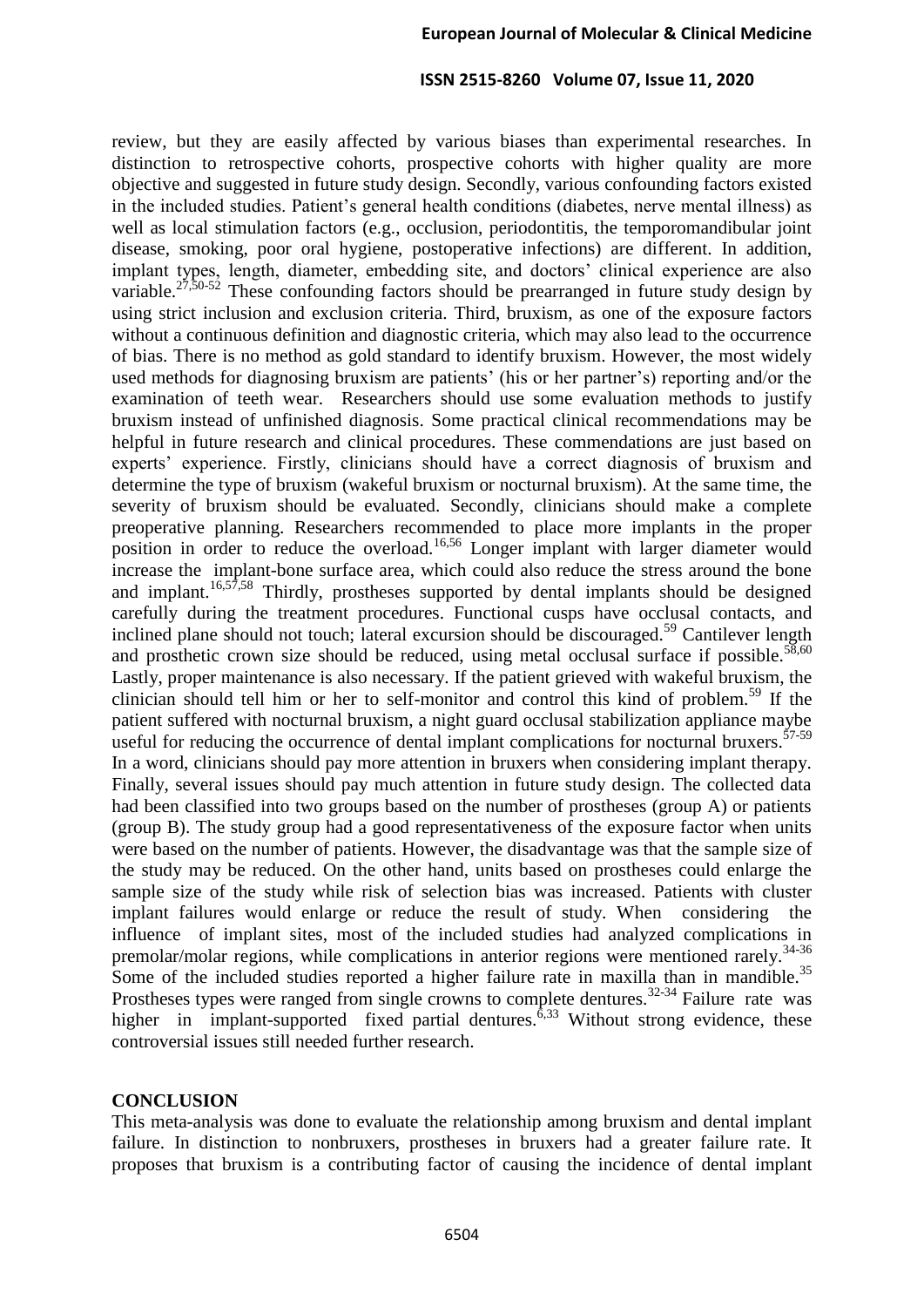complications and plays an important role in dental implant failure. Investigators should use several evaluation methods to justify bruxism instead of imperfect diagnosis. The statistical parameters for outcomes such as porcelain chipping, implant loss, bleeding on probing, periimplantitis, and marginal bone loss should always be measured. Finally, the units of measurements for imminent studies should be unified. Sample size may be the main shortage when units were based on the number of patients. Scientific and reliable studies are needed in future research.

## **REFERENCES**

- 1. Pjetursson BE, Thoma D, Jung R, Zwahlen M, Zembic A. Asystematic review of the survival and complication rates ofimplant-supported fixed dental prostheses (FDPs) after a mean observation period of at least 5 years. Clin Oral Implants Res 2012; 23:22-38.
- 2. Papaspyridakos P, Mokti M, Chen CJ, Benic GI,Gallucci GO, Chronopoulos V. Implant and prosthodonticsurvival rates with implant fixed complete dental prostheses in the edentulous mandible after at least 5 years: a systematic review. Clin Implant Dent Relat Res 2014; 16:705-717.
- 3. Albrektsson T, Donos N, Thoma D, et al. Implant survival and complications. The Third EAO consensus conference 2012. Clin Oral Implants Res 2012; 23:63-65.
- 4. Hsu YT, Fu JH, Al-Hezaimi K, Wang HL. Biomechanical implant treatment complications: a systematic review ofclinical studies of implants with at least 1 year of functional loading. Int J Oral Maxillofac Implants 2012; 27:894-904.
- 5. Parel SM, Phillips WR. A risk assessment treatment planning protocol for the four implant immediately loaded maxilla: preliminary findings. J Prosthet Dent 2011; 106:359-366.
- 6. Brägger U, Aeschlimann S, Bürgin W, Hämmerle CH,Lang NP. Biological and technical complications and failures with fixed partial dentures (FPD) on implants and teeth after four to five years of function. Clin Oral Implants Res 2001; 12:26-34.
- 7. Papaspyridakos P, Lal K. Computer-assisted design/computer-assisted manufacturing zirconia implant fixed complete prostheses: clinical results and technical complications up to 4 years of function. Clin Oral Implants Res 2013; 24:659-665.
- 8. Balshi TJ. An analysis and management of fractured implants: a clinical report. Int J Oral Maxillofac Implants1996; 11:660-666.
- 9. Lobbezoo F, Van Der Zaag J, Naeije M. Bruxism: its multiple causes and its effects on dental implants - an updatedreview. J Oral Rehabil 2006; 33:293-300.
- 10. Manfredini D, Poggio CE, Lobbezoo F. Is bruxism a riskfactor for dental implants? A systematic review of the litera-ture. Clin Implant Dent Relat Res 2014; 16:460-469.
- 11. Lobbezoo F, Ahlberg J, Glaros AG, et al. Bruxism defined andgraded: an international consensus. J Oral Rehabil 2013; 40:2-4.
- 12. Behr M, Hahnel S, Faltermeier A. The two main theories ondental bruxism. Ann Anat 2012; 194:216-219.
- 13. Bonacin Filho V. Bruxism. A review of the literature. Dens(Curitiba) 1988; 4:13-21.
- 14. Funch DP, Gale EN. Factors associated with nocturnalbruxism and its treatment. J Behav Med 1980; 3:385-397.
- 15. Lobbezoo F, van der Zaag J, Visscher CM, Naeije M. Oralkinesiology. A new postgraduate programme in the Nether-lands. J Oral Rehabil 2004; 31:192-198.
- 16. Lobbezoo F, van der Zaag J, Visscher CM, Naeije M. Dental implants in patients with bruxing habits. J Oral Rehabil 2006; 33:152-159.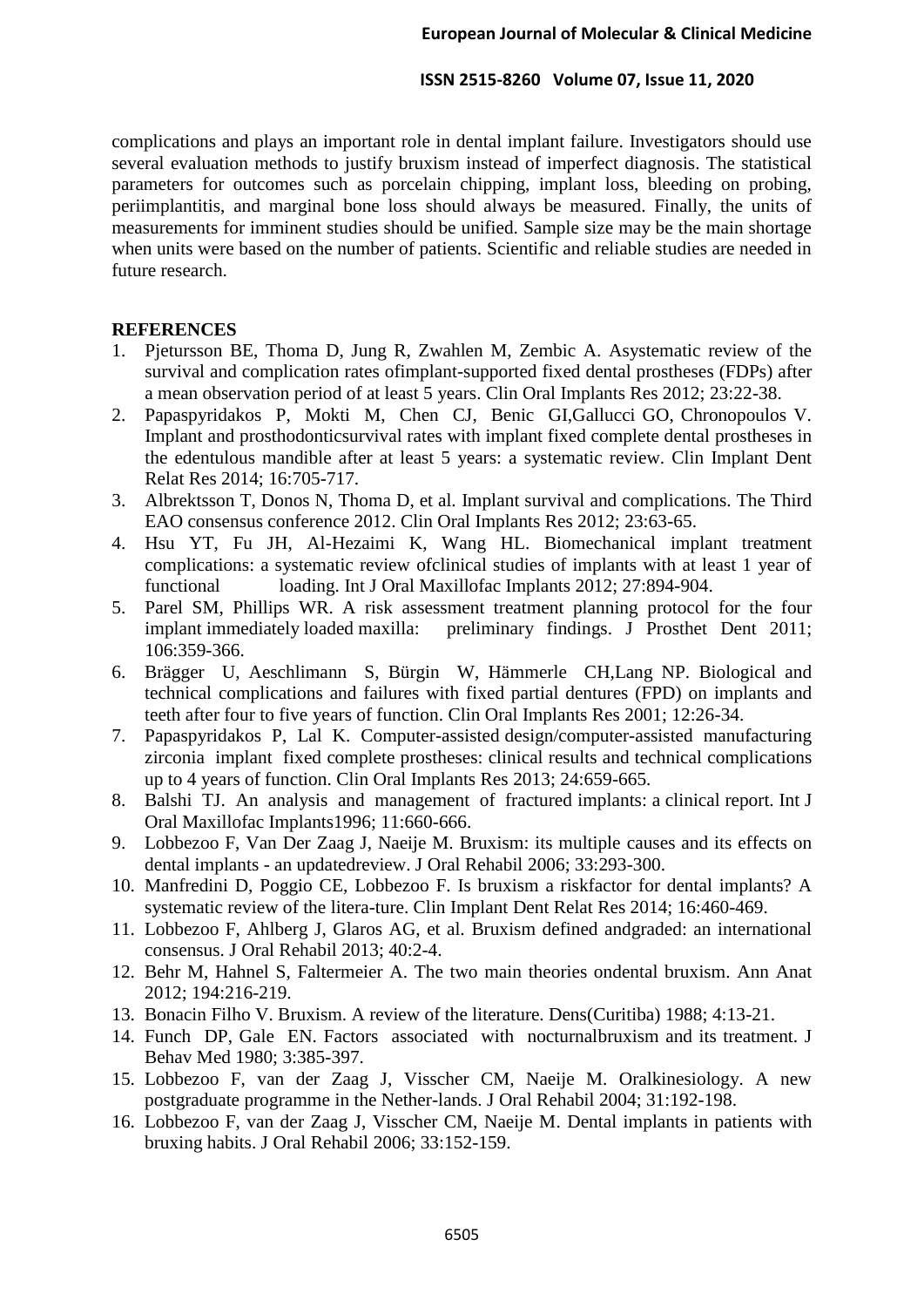- 17. Grandi T, Garuti G, Guazzi P, Tarabini L, Forabosco A. Sur-vival and success rates of immediately and early loadedimplants: 12-month results from a multicentric randomized clinical study. J Oral Implantol 2012; 38:239-249.
- 18. Achilli A, Tura F, Euwe E. Immediate/early function withtapered implants supporting maxillary and mandibular posterior fixed partial dentures: preliminary results of a prospective multicenter study. J Prosthet Dent 2007; 97:52-58.
- 19. Vanden Bogaerde L, Pedretti G, Dellacasa P, Mozzati M,Rangert B, Wendelhag I. Early function of splinted implantsin maxillas and posterior mandibles, using Branemark System Tiunite implants: an 18-month prospective clinical multicenter study. Clin Implant Dent Relat Res 2004; 6:121-129.
- 20. Wells GA, Shea B, Connell DO. The Newcastle-Ottawa Scale(NOS) for assessing the quality of nonrandomised studiesin meta-analyses. Ottawa, ON: Ottawa Hospital Research Institute, 2009.
- 21. Higgins JP, Thompson SG. Quantifying heterogeneity in ameta-analysis. Stat Med 2002; 21:1539-1558.
- 22. Higgins JP, Thompson SG, Deeks JJ, Altman DG. Measuringinconsistency in metaanalyses. BMJ 2003; 327:557-560.
- 23. DerSimonian R, Laird N. Meta-analysis in clinical trials.Control Clin Trials 1986; 7:177- 188.
- 24. Begg CB, Berlin JA. Publication bias and dissemination ofclinical research. J Natl Cancer Inst 1989; 81:107-115.
- 25. Begg CB. A comparison of methods to detect publicationbias in meta-analysis by P. Macaskill, S. D. Walter and L. Irwig, Statistics in Medicine, 2001; 20:641-654. Stat Med 2002; 21:1803, author reply 1804.
- 26. Egger M, Davey Smith G, Schneider M, Minder C. Bias inmeta-analysis detected by a simple, graphical test. BMJ 1997;315:629-634.
- 27. Wannfors K, Johansson B, Hallman M, Strandkvist T. Aprospective randomized study of 1- and 2-stage sinus inlaybone grafts: 1-year follow-up. Int J Oral Maxillofac Implants 2000; 15:625-632.
- 28. Eckert SE, Meraw SJ, Weaver AL, Lohse CM. Early experiencewith Wide-Platform Mk II implants. Part I: implant survival. Part II: evaluation of risk factors involving implant survival. Int J Oral Maxillofac Implants 2001; 16:208-216.
- 29. Tawil G, Aboujaoude N, Younan R. Influence of prostheticparameters on the survival and complication rates of short implants. Int J Oral Maxillofac Implants 2006; 21:275- 282.
- 30. Wahlström M, Sagulin GB, Jansson LE. Clinical follow-up ofunilateral, fixed dental prosthesis on maxillary implants.Clin Oral Implants Res 2010; 21:1294-1300.
- 31. Maló P, de Araújo Nobre M, Lopes A, Ferro A, Moss S.Extramaxillary Surgical technique: clinical outcome of 352patients rehabilitated with 747 zygomatic implants with a follow-up between 6 months and 7 years. Clin Implant Dent Relat Res 2015; 17:e153-e162. doi: 10.1111/cid.12147.
- 32. Ji TJ, Kan JY, Rungcharassaeng K, Roe P, Lozada JL.Immediate loading of maxillary and mandibular implant-supported fixed complete dentures: a 1- to 10-year retrospective study. J Oral Implantol 2012; 38:469-476.
- 33. Kinsel RP, Lin D. Retrospective analysis of porcelain failuresof metal ceramic crowns and fixed partial dentures sup-ported by 729 implants in 152 patients: patient-specific and implant-specific predictors of ceramic failure. J Prosthet Dent 2009; 101:388-394.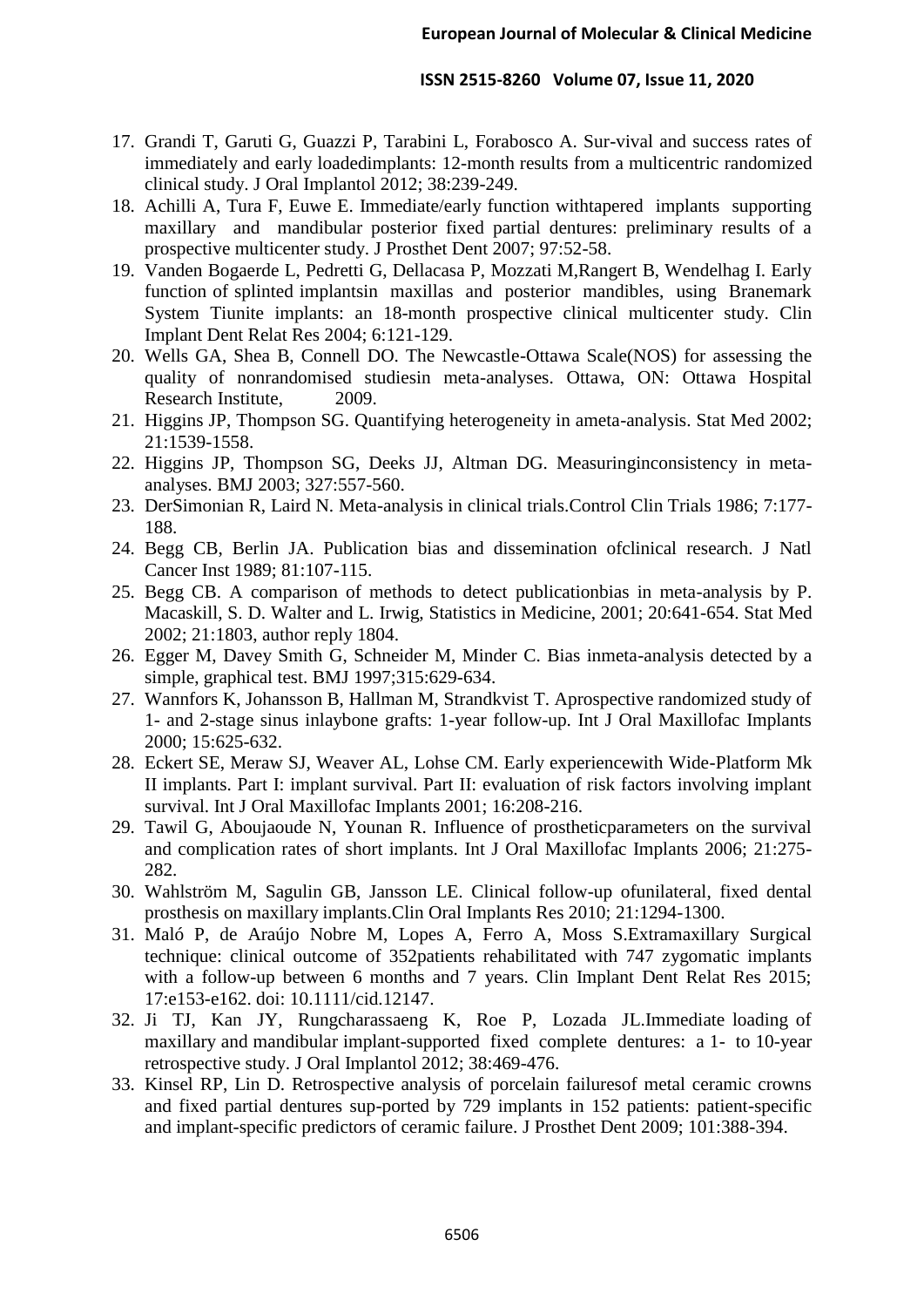- 34. De Boever AL, Keersmaekers K, Vanmaele G, Kerschbaum T,Theuniers G, De Boever JA. Prosthetic complications in fixedendosseous implant-borne reconstructions after an observa-tions period of at least 40 months. J Oral Rehabil 2006; 33:833-839.
- 35. Glauser R, Rée A, Lundgren A, Gottlow J, Hämmerle CH,Schärer P. Immediate occlusal loading of Branemarkimplants applied in various jawbone regions: a prospective, 1-year clinical study. Clin Implant Dent Relat Res 2001; 3:204-213.
- 36. Mangano FG, Shibli JA, Sammons RL, Iaculli F, Piattelli A,Mangano C. Short (8-mm) locking-taper implants support-ing single crowns in posterior region: a prospective clinical study with 1- to 10-years of follow-up. Clin Oral Implants Res 2014; 25:933- 940.
- 37. Dıraçoğlu D, Alptekin K, Cifter ED, Güçlü B, Karan A,Aksoy C. Relationship between maximal bite force and toothwear in bruxist and non-bruxist individuals. Arch Oral Biol 2011; 56:1569-1575.
- 38. Nishigawa K, Bando E, Nakano M. Quantitative study of biteforce during sleep associated bruxism. J Oral Rehabil 2001;28:485-491.
- 39. Lantada AD, Bris CG, Morgado PL, Maudes JS. Novel systemfor bite-force sensing and monitoring based on magneticnear field communication. Sensors 2012; 12:11544-11558.
- 40. Hämmerle CH, Wagner D, Brägger U. Threshold of tactilesensitivity perceived with dental endosseous implants and natural teeth. Clin Oral Implants Res 1995; 6:83-90.
- 41. el Askary AS, Meffert RM, Griffin T. Why do dental implantsfail? Part II. Implant Dent 1999; 8:265-277.
- 42. Rangert B, Krogh PH, Langer B, Van Roekel N. Bending overload and implant fracture: a retrospective clinical analysis. Int J Oral Maxillofac Implants 1995; 10:326– 334.
- 43. Johansson A, Omar R, Carlsson GE. Bruxism and prosthetic treatment: a critical review. J Prosthodont Res 2011; 55:127– 136.
- 44. Manfredini D, Bucci MB, Sabattini VB, Lobbezoo F. Bruxism: overview of current knowledge and suggestions for dental implants planning. Cranio 2011; 29:304– 312.
- 45. Maló P, Nobre M, Lopes A. The rehabilitation of completely edentulous maxillae with different degrees of resorption with four or more immediately loaded implants: a 5-year retrospective study and a new classification. Eur J Oral Implantol 2011; 4:227–243.
- 46. Mundt T, Heinemann F, Schankath C, Schwahn C, Biffar R. Retrospective and clinical evaluation of retrievable, toothimplant supported zirconia-ceramic restorations. Acta Odontol Scand 2013; 71:1326–1334.
- 47. Engel E, Gomez-Roman G, Axmann-Krcmar D. Effect of occlusal wear on bone loss and Periotest value of dental implants. Int J Prosthodont 2001; 14:444–450.
- 48. Lobbezoo F, Naeije M. Etiology of bruxism: morphological, pathophysiological and psychological factors. Ned Tijdschr Tandheelkd 2000; 107:275–280.
- 49. Lobbezoo F, Naeije M. Bruxism is mainly regulated centrally, not peripherally. J Oral Rehabil 2001; 28:1085–1091.
- 50. Lindquist LW, Carlsson GE, Jemt T. A prospective 15-year follow-up study of mandibular fixed prostheses supported by osseointegrated implants. Clinical results and marginal bone loss. Clin Oral Implants Res 1996; 7:329–336.
- 51. Roos-Jansåker AM. Long time follow up of implant therapy and treatment of periimplantitis. Swed Dent J Suppl 2007; 188:7–66.
- 52. Alsaadi G, Quirynen M, Komárek A, van Steenberghe D. Impact of local and systemic factors on the incidence of oral implant failures, up to abutment connection. J Clin Periodontol 2007; 34:610–617.
- 53. Koyano K, Tsukiyama Y, Ichiki R, Kuwata T. Assessment of bruxism in the clinic. J Oral Rehabil 2008; 35:495–508.